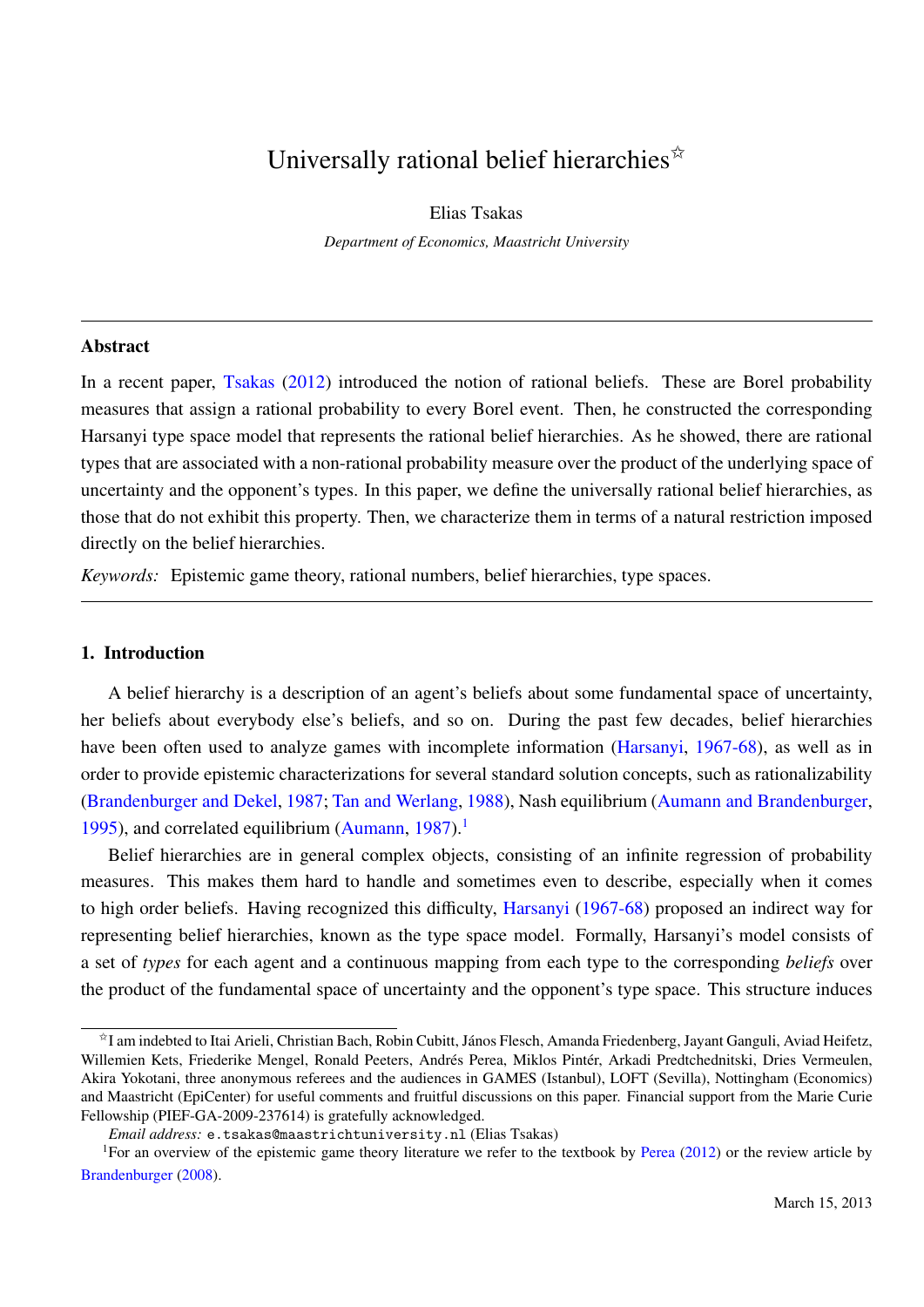a belief hierarchy for every type, thus reducing the infinite-dimensional regression of beliefs to a singledimensional type. Mertens and Zamir (1985), Brandenburger and Dekel (1993) and Mertens et al. (1994) completed the analysis by showing the existence of the universal type space, which represents all belief hierarchies satisfying some standard coherency properties.

In a recent paper Tsakas (2012) restricted attention to probabilistic beliefs that can take only rational values, e.g., he ruled out beliefs of the form "*E occurs with probability*  $\sqrt{2}/2$ ". Such beliefs are modeled by Borel probability measures that attach a rational number to every Borel event. These Borel probability measures are called *rational*.

Considering agents who form rational beliefs over some underlying space of uncertainty Θ, like Tsakas (2012) did, does not necessarily restrict the language they use to describe their beliefs, i.e., rational beliefs are still within Harsanyi's framework which models the agents' language with the Borel  $\sigma$ -algebra of events are sum whilm Harsanyi's Hallework which houses the agents language with the Borel o-algebra of events<br>in  $\Delta(\Theta)$ .<sup>2</sup> As a consequence, agents understand what it means to assign probability  $\sqrt{2}/2$  to a Borel event  $E \subseteq \Theta$ , as the latter corresponds to the event  $\{\mu \in \Delta(\Theta) : \mu(E) = \sqrt{2}/2\}$  which is Borel in  $\Delta(\Theta)$ . That is, in this framework, despite the fact that agents can express subjective beliefs that use non-rational probabilities, they refrain from actually doing so. In fact, recent studies indicate that human subjects find non-rational numbers very complex, often showing a tendency to rely on decimal approximations which they find more intuitive (Sirotic and Zazkis, 2007a,b).

Subsequently, Tsakas (2012) constructed a Harsanyi type space representation of rational belief hierarchies. However, as his main result shows, there exist some rational types which are associated with *non*-rational probability measures over the product of the fundamental space of uncertainty and the opponent's rational type space. In other words, there is some Borel event in this product space to which this rational type attaches a non-rational probability even though every order of her belief hierarchy involves only rational probabilities. The aim of this paper is to identify and characterize the rational types that do not exhibit this property, i.e., to provide conditions on the belief hierarchies so that the associated probability measure over the product of the underlying space of uncertainty and the opponent's rational types to assign rational probabilities to all Borel events. We call these types *universally rational*.

In order to do so, we first introduce the notion of *N*-rational probability measures. Accordingly, for a fixed finite subset *N* of the natural numbers, a rational probability measure is *N*-rational whenever it attaches to every Borel event a probability that can be written as fraction with the denominator belonging to *N*. For instance, if  $N = \{100\}$ , an *N*-rational measure would describe the beliefs of an agent whose subjective uncertainty is expressed in terms of percentages. Then, we say that a rational belief hierarchy is *N*-rational if all orders of beliefs are described by an *N*-rational probability measure. Notice, that we do not require the agent to believe that the opponent's beliefs are also *N*-rational, e.g., she may reason in terms of percentages,

<sup>&</sup>lt;sup>2</sup>The standard syntactic models of logic typically assume that the language that describes the agents' beliefs is finitely generated by sentences of the form "*E occurs with probability at least p*" where *p* is a rational number (Fagin and Halpern, 1994; Aumann, 1999; Heifetz and Mongin, 2001; Zhou, 2010). The latter induces an algebra of events in ∆(Θ), which is obviously coarser than the Borel  $\sigma$ -algebra that we consider here. To see this note that the Borel  $\sigma$ -algebra is the one generated by the topology of weak convergence, and is countably – rather than finitely – generated by events of the form "*E occurs with probability at least p*".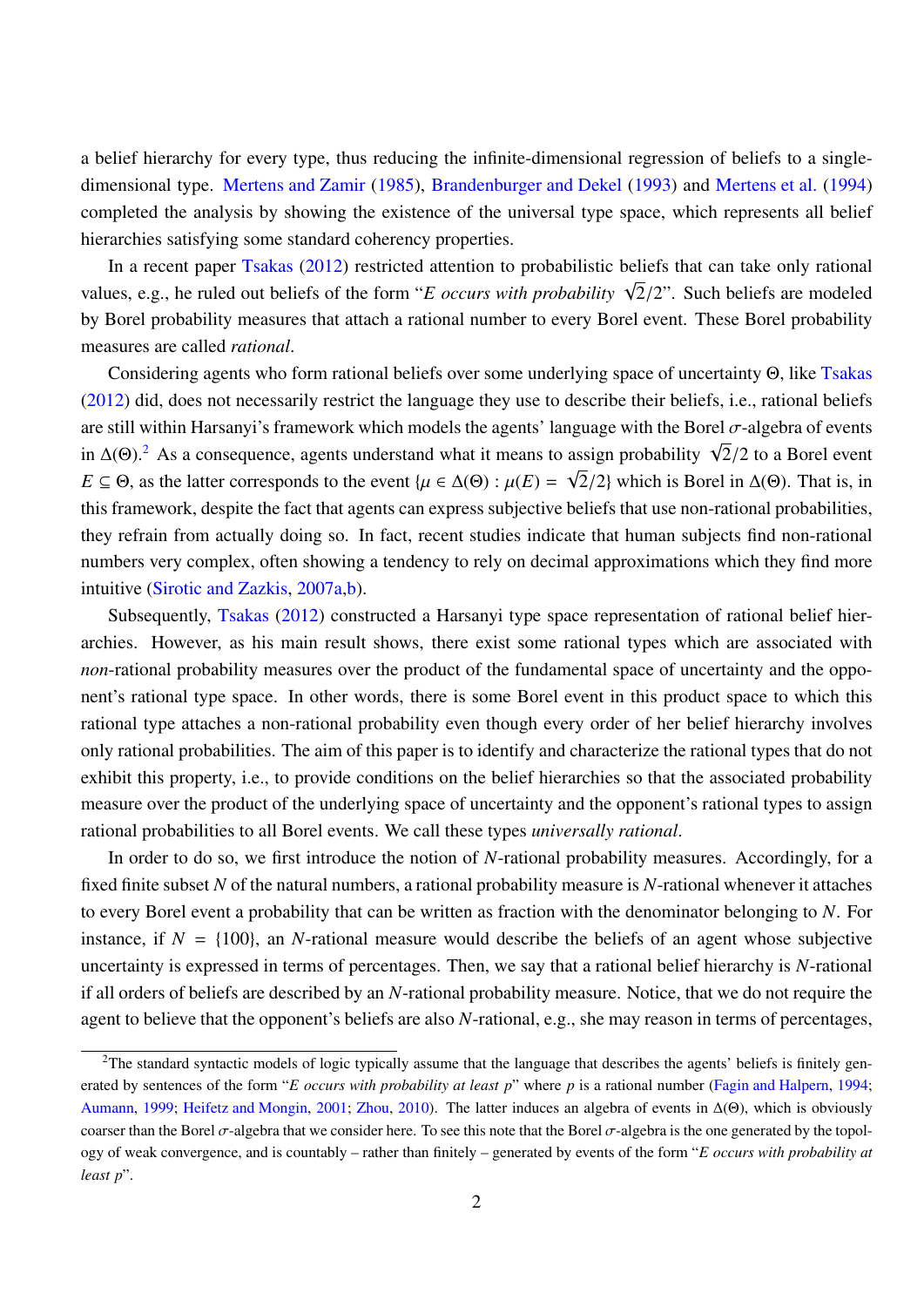and still attach positive probability to her opponent believing some event *E* with probability 1/3. As it turns out universally rational types are characterized by means of *N*-rational beliefs. More specifically, as our main result shows (Theorem 1) a belief hierarchy is universally rational if and only if it is *N*-rational for some finite  $N \subseteq \mathbb{N}$ .

The paper is structured as follows: Section 2 recalls the framework of rational belief hierarchies; Section 3 introduces the concept of *N*-rational beliefs; Section 4 contains the results of the paper; All proofs are relegated to the Appendix.

#### 2. Rational beliefs hierarchies

In this section, we recall the framework for modeling rational beliefs, introduced by Tsakas (2012).

#### *2.1. Rational probability measures*

Let *X* be a Polish space<sup>3</sup>, together with the Borel  $\sigma$ -algebra, *B*. As usual,  $\Delta(X)$  denotes the space of probability measures on  $(X, \mathcal{B})$ , endowed with the topology of weak convergence.<sup>4</sup> For each  $\mu \in \Delta(X)$ , let supp( $\mu$ ) denote the support, i.e., those  $x \in X$  with the property that every open set containing x receives positive probability by  $\mu$ .<sup>5</sup>

Consider the Borel probability measures that assign to every Borel event a rational number.

Definition 1. We define the set of *rational probability measures* by

$$
\Delta^{\mathbb{Q}}(X) := \left\{ \mu \in \Delta(X) \; : \; \mu(B) \in \mathbb{Q}, \forall B \in \mathcal{B} \right\}.
$$
 (1)

We use rational probability measures to model an agent who does not hold beliefs of the form "*E occurs with probability*  $\sqrt{2}/2$ ". Observe that the agent's language contains all events in the Borel  $\sigma$ algebra generated by the topology of weak convergence, implying that she understands what it means to put probability  $\sqrt{2}/2$  to *E*, as the latter is countably generated by events of the form { $\mu \in \Delta(X) : \mu(E) \ge p$ }, where *p* is rational in [0, 1]. Obviously, this language is richer than the one used in logic, where only finitely generated sentences are expressible, and therefore the agent does not even understand the meaning of the sentence "*E occurs with probability*  $\sqrt{2}/2$ ". In either case, we assume that the agent never uses such complex beliefs. The following result provides a useful, yet surprising property of rational probability measures.

# **Proposition 1** (Tsakas, 2012). *Every*  $\mu \in \Delta^{\mathbb{Q}}(X)$  *has a finite support.*

<sup>&</sup>lt;sup>3</sup>A topological space is called Polish whenever it is separable and completely metrizable. Examples of Polish spaces include countable sets endowed with the discrete topology and  $\mathbb{R}^n$  together with the usual topology. Closed subsets of Polish spaces endowed with the relative topology are Polish. The countable product of Polish spaces, together with the product topology, is also Polish.

<sup>&</sup>lt;sup>4</sup>The topology of weak convergence, which is usually denoted by w<sup>\*</sup>, is the coarsest topology that makes the mapping  $\mu \mapsto \int f d\mu$  continuous, for every bounded and continuous real-valued function, *f*. If *X* is Polish, then ∆(*X*) endowed with the topology of weak convergence is also Polish. For further properties of w<sup>\*</sup>, we refer to Aliprantis and Border (1994, Ch. 15).

<sup>&</sup>lt;sup>5</sup> If *X* is separable and metrizable, the support is unique (Parthasarathy, 1967, Thm. 2.1).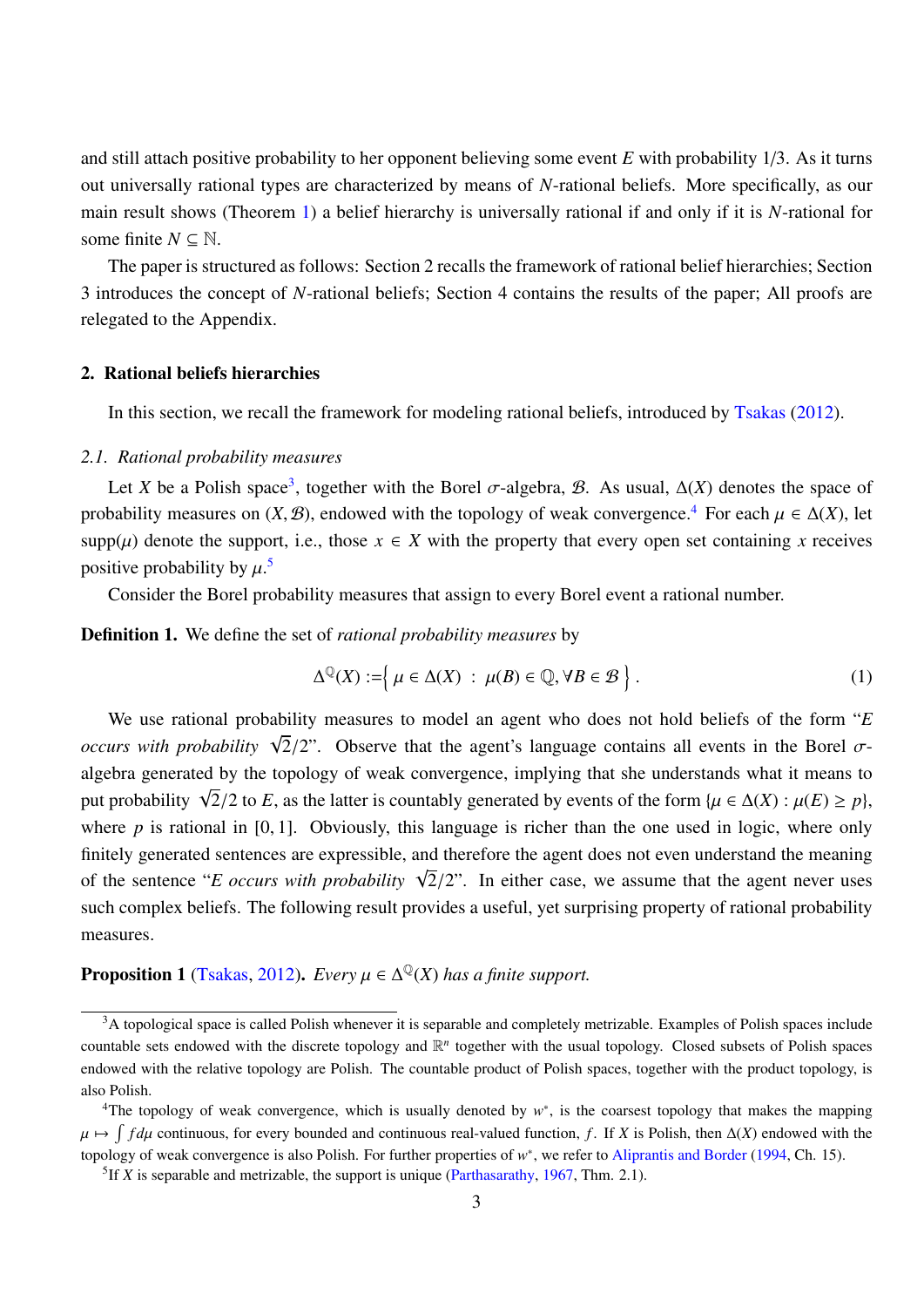#### *2.2. Rational belief hierarchies and rational types*

Let  $\Theta$  be a Polish space together with the Borel  $\sigma$ -algebra,  $\mathcal{B}_0$ . For instance, in a game, each  $\theta \in$ Θ corresponds to a payoff vector (Harsanyi, 1967-68), or a strategy profile (Aumann and Brandenburger, 1995; Tan and Werlang, 1988), or a combination of the two. Throughout the paper, we refer to Θ as the underlying – or fundamental – space of uncertainty. Let  $I = \{a, b\}$  be the set of agents, with typical elements *i* and *j*. 6

Each agent forms rational beliefs about Θ (first order rational beliefs), rational beliefs about the opponent's first order rational beliefs (second order rational beliefs), and so on. Such a sequence is called a *rational belief hierarchy*. Formally, consider the sequence

$$
\Theta_0 := \Theta
$$
  
\n
$$
\Theta_1 := \Theta_0 \times \Delta^{\mathbb{Q}}(\Theta_0)
$$
  
\n
$$
\vdots
$$
  
\n
$$
\Theta_{k+1} := \Theta_k \times \Delta^{\mathbb{Q}}(\Theta_k)
$$
  
\n
$$
\vdots
$$

A *rational belief hierarchy* is a sequence  $(\pi_1, \pi_2, \dots)$ , with  $\pi_k \in \Delta^{\mathbb{Q}}(\Theta_{k-1})$  denoting the *k*-th order rational beliefs. Let

$$
T_0^Q := \prod_{k=0}^{\infty} \Delta^{\mathbb{Q}}(\Theta_k)
$$
 (2)

denote the space of all rational belief hierarchies, endowed with the product topology.

In general, belief hierarchies are large and complex objects, and as such it is hard directly working with them. Harsanyi (1967-68) was the first one to circumvent this problem by proposing a compact way of expressing belief hierarchies, known in the literature as the *type space model*. Formally, this model consists of a tuple  $(\Theta, T_a, T_b, g_a, g_b)$ , where  $T_i$  is a Polish space of types with typical element  $t_i$ , and  $g_i$ :  $T_i \to \Delta(\Theta \times T_j)$  is a continuous function. In a type space, each  $t_i \in T_i$  is associated with a unique *belief hierarchy*. 7

We say that a type space model is *terminal* whenever for every belief hierarchy there exists a type in *T<sup>i</sup>* inducing it. Moreover, we call a type space model *complete*, if *g<sup>i</sup>* is surjective, implying that every measure in  $\Delta(\Theta \times T_j)$  is the image of some type in  $T_i$ . Mertens and Zamir (1985), Brandenburger and Dekel (1993) and Mertens et al. (1994) showed that Harsanyi's framework is sufficiently rich to model all instances of interactive uncertainty, in that there is a type space model  $(\Theta, T_a^*, T_b^*)$  $g^*_{a}, g^*_{a}, g^*_{b}$  $\binom{a}{b}$ , with  $T_a^* = T_b^* = T^*$  and  $g_a^* = g_b^* = g^*$ , which is both complete and terminal. This construction is called the *universal* type space

<sup>6</sup>Our analysis can be directly generalized to any finite set of agents, in which case we obviously allow for correlated beliefs, as usual.

 $<sup>7</sup>$  For a detailed presentation on how the entire belief hierarchy is derived from a type space model, we refer to Siniscalchi</sup> (2007).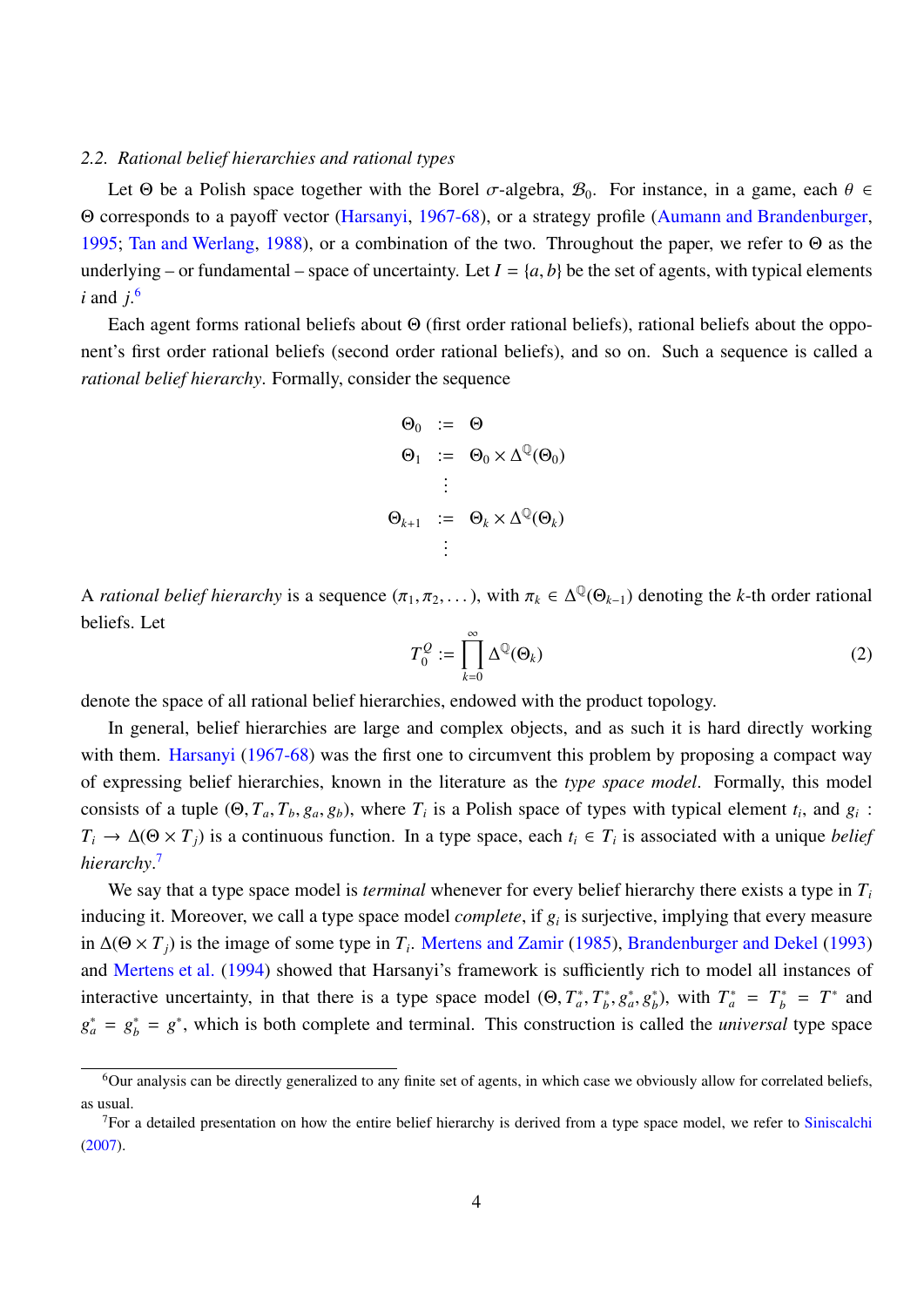model.<sup>8</sup>

The first natural question arising at this point is whether we can extend their result to the case of rational belief hierarchies. In other words, is there a universal type space model of rational belief hierarchies in the same line as the standard result of Brandenburger and Dekel (1993)?

As usual, we further restrict rational belief hierarchies so that they satisfy, not only coherency, but also common certainty in coherency. Let  $T^{\mathcal{Q}}$  denote the set of rational belief hierarchies satisfying coherency and common certainty in coherency. Henceforth, whenever we write "rational belief hierarchies" or "rational types", we implicitly refer to elements of  $T^{\mathcal{Q}},$  thus omitting to explicitly say that they satisfy coherency and common certainty in coherency. Following Brandenburger and Dekel (1993), Tsakas (2012) proved the existence of a *terminal type space model of rational belief hierarchies*, implying that every rational belief hierarchy is identified by a Borel probability measure on  $\Theta \times T^{\mathcal{Q}}$ , via the injective function

$$
g: T^{\mathcal{Q}} \to \Delta(\Theta \times T^{\mathcal{Q}}). \tag{3}
$$

It is rather easy to see that the function *g* is in fact the same as *g*<sup>\*</sup> from Brandenburger and Dekel (1993), but restricted to the domain of rational belief hierarchies. Throughout the paper, we treat *g* and *g* ∗ as the same function. Note that *g* is natural mapping, in the sense that every rational type is associated with a probability measure over  $\Theta \times \prod_{k=0}^{\infty} \Delta^{\mathbb{Q}}(\Theta_k)$  that has the property that its marginal distribution over  $\Theta_{k-1}$ coincides with the *k*-th order beliefs induced by this hierarchy, i.e., for every  $(\pi_1, \pi_2, ...) \in T^Q$ 

$$
\operatorname{marg}_{\Theta_{k-1}} g(\pi_1, \pi_2, \dots) = \pi_k. \tag{4}
$$

Obviously, this type space model is not complete, as there are Borel probability measures in  $\Delta(\Theta \times T^Q)$ which are not the image of any rational type. The latter is not surprising, as one can easily see that there exist probability measures  $\pi \in \Delta(\Theta \times T^Q)$  with marg<sub> $\Theta$ </sub>  $\pi \notin \Delta^Q(\Theta)$ , e.g., a measure with  $\pi(\{\theta\} \times T^Q)$  = √ 2/2.

More interestingly, Tsakas (2012) showed that there exist types that are mapped via *g* to non-rational probability measures over  $\Theta \times T^{\mathcal{Q}}$ . Throughout the paper, we call the rational types that do not exhibit this property *universally rational*, i.e., a type  $t \in T^Q$  is universally rational if and only if  $g(t) \in \Delta^Q(\Theta \times T^Q)$ .

# **Proposition 2** (Tsakas, 2012). *There exists some*  $t \in T^Q$  *which is not universally rational.*

In fact, the types  $t \in T^Q$  that are not universally rational, attach a non-rational probability to Borel events that are expressible if the agent's language is countably generated.<sup>9</sup> This implies that in the existence of a countable generated language modeled by the Borel  $\sigma$ -algebra, agents may not be able to avoid using nonrational beliefs for some event in their language even if their entire belief hierarchy contains only rational beliefs. In this paper we identify the conditions under which a rational type does not exhibit this property. In other words, we characterize the set of universally rational types.

<sup>&</sup>lt;sup>8</sup>Heifetz (1993) generalized this representation result to cases where the underlying space of uncertainty is Hausdorff and beliefs are modeled by tight probability measures, while Heifetz and Samet (1998) considered a purely measurable underlying space of uncertainty. Finally, Pintér (2010) studied the existence of a universal type space for arbitrary topological spaces.

 $9$ In fact Tsakas (2012, Section 5.1) discusses the case of a finitely generated language.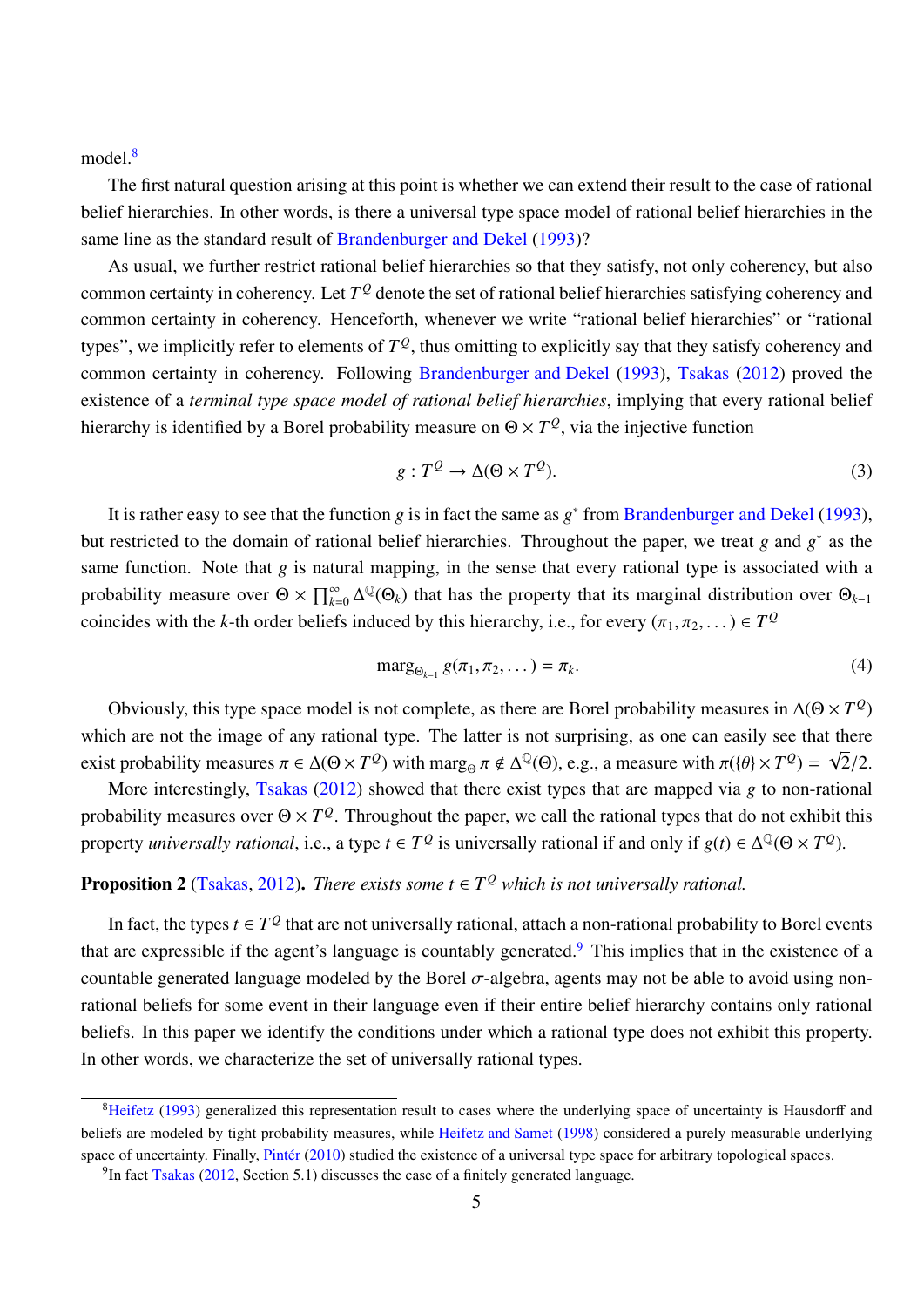#### 3. *N*-rational probability measures

Recall from Proposition 1 that every rational measure has a finite support. Hence, for every rational measure there exists some finite  $N \subseteq \mathbb{N}$  such that the probability assigned to every Borel event can be written as fraction with the denominator belonging to *N*. Formally, let

$$
\mathbb{Q}_N := \{ m/n \in \mathbb{Q} : m = 0, \ldots, n ; n \in N \},
$$

contain all rational numbers with this property. Then, define the set of all rational probability measures that take values only in  $\mathbb{Q}_N$ .

Definition 2. We define the set of *N-rational probability measures* by

$$
\Delta^N(X) := \left\{ \mu \in \Delta(X) \; : \; \mu(B) \in \mathbb{Q}_N, \forall B \in \mathcal{B} \right\}.
$$
 (5)

Obviously, if  $N \subseteq M \subseteq \mathbb{N}$ , then  $\Delta^N(X) \subseteq \Delta^M(X) \subseteq \Delta^{\mathbb{N}}(X) = \Delta^{\mathbb{Q}}(X)$ , implying that *N*-rational probability measures are in fact rational. Recall that a rational probability measure describes the beliefs of an agent who avoids to use complex beliefs, such as the ones that attach a non-rational probability to some Borel event *E*, even though her language allows her to understand what it means for instance to put probability  $\sqrt{2}/2$  to *E*. Thus, *N*-rational probability measures describe the beliefs of an agent who forms even simpler beliefs, in the sense that she only divides with a finite set of denominators. For instance, consider an agent who expresses her beliefs only in terms of percentages. In this case, the agent's beliefs can be modeled with an *N*-rational measure, where  $N = \{100\}$ . Similarly, if the agent expresses beliefs in terms of decimals with up to 3 digits, then  $N = \{1000\}$ .<sup>10</sup>

**Proposition 3.**  $\Delta^N(X)$  *is closed in*  $\Delta(X)$ *.* 

### 4. *N*-rational belief hierarchies and universally rational belief hierarchies

In the previous section, we introduced the notion of *N*-rational probability measures. Now, we consider agents who form *N*-rational beliefs for some finite  $N \subseteq \mathbb{N}$  at every order of their hierarchy. In this case we say that the belief hierarchy is *N*-rational.

Notice that in principle we do not require the agent to believe that everybody else's beliefs are restricted by the same *N*, i.e., agent *i*'s belief hierarchy may be *N*-rational and still attach positive probability to the opponent's beliefs being *M*-rational for some  $M \supsetneq N$ , or even believe that her opponent's beliefs are just rational.

Formally, for some finite  $N \subseteq \mathbb{N}$ , consider a sequence  $(\pi_1, \pi_2, ...) \in \prod_{k=0}^{\infty} \Delta^N(\Theta_k)$ , where each  $\pi_k \in$ ∆ *N* (Θ*k*−1) denotes the *N*-rational *k*-th order beliefs. In other words, the agent forms *N*-rational beliefs about Θ (first order *N*-rational beliefs), *N*-rational beliefs about the opponent's first order rational beliefs (second

<sup>&</sup>lt;sup>10</sup>Recent experimental evidence indicates that subjects have a tendency to rely on decimal approximations of non-rational numbers (Sirotic and Zazkis, 2007b).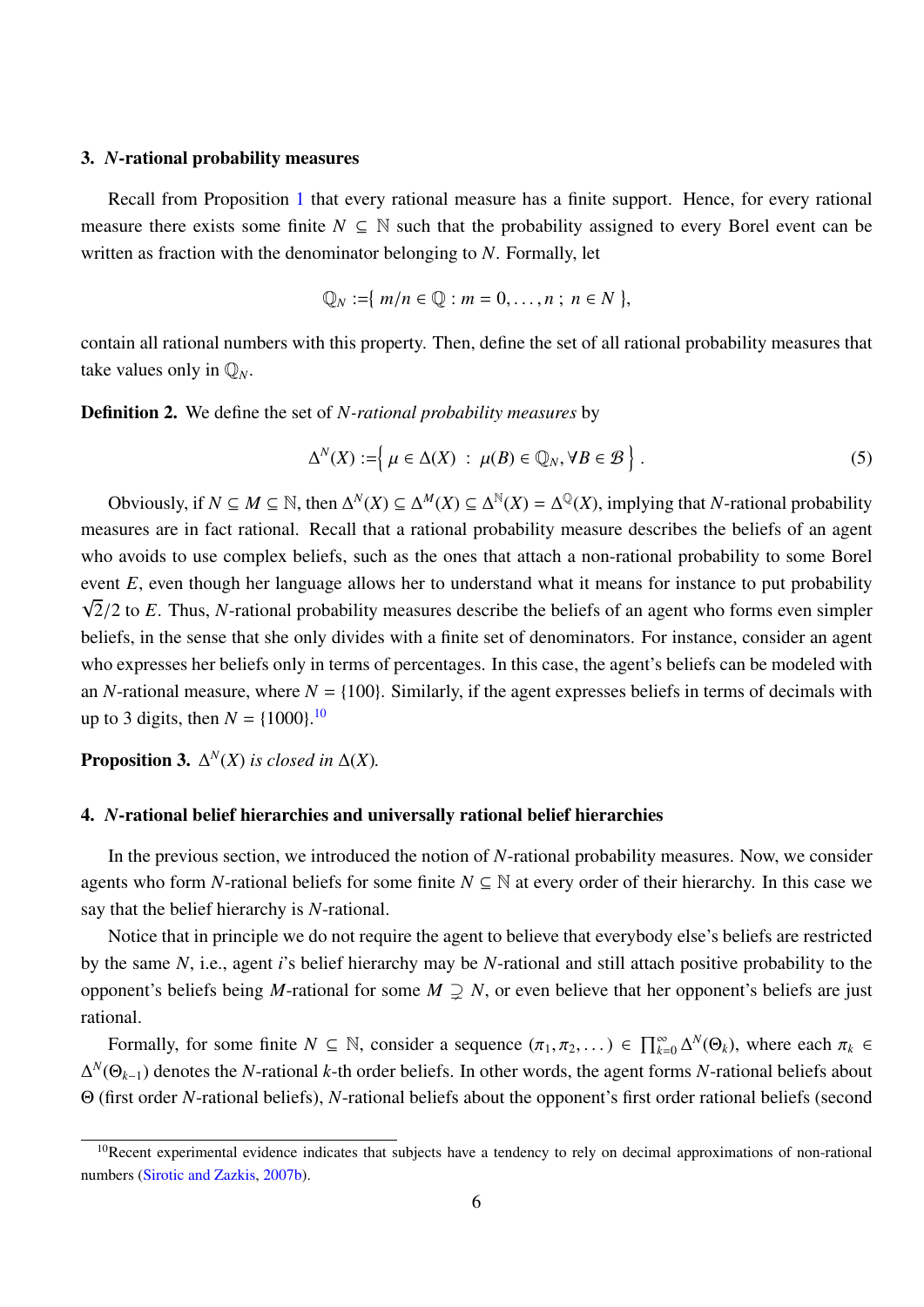*N*-rational order beliefs), and so on. As we have already mentioned above, observe that the second order beliefs may attach positive probability to the opponent holding some rational, but not necessarily *N*-rational first order beliefs, e.g., though the agent expresses her beliefs in terms of percentages, she may still assign positive probability to her opponent believing some Borel event  $E \subseteq \Theta$  with probability 1/3.

Let  $T_0^N$  $\prod_{k=0}^N$  :=  $\prod_{k=0}^{\infty} \Delta^N(\Theta_k)$  denote the space of *N-rational belief hierarchies*. Then, impose the usual restriction of coherency and common certainty in coherency,

$$
T^N := T_0^N \cap T^Q. \tag{6}
$$

Types in  $T^N$  are called *N-rational*.<sup>11</sup>

The following result provides a type space model of *N*-rational belief hierarchies. That is, if an agent's rational belief hierarchy is further restricted by some finite  $N \subseteq \mathbb{N}$ , then the agent attaches an *N*-rational probability to every Borel event in Θ × *T Q* conditional on her own type. Moreover, every *N*-rational probability measure on  $\Theta \times T^{\mathcal{Q}}$  is the image of some *N*-rational type.

# **Theorem 1.**  $g: T^N \to \Delta^N(\Theta \times T^Q)$  *is homeomorphic.*

The previous result implies that a rational belief hierarchy is universally rational if and only if it is *N*rational for some finite  $N \subseteq \mathbb{N}$ . To see this, let  $\mathcal{U} := \{ N \subseteq \mathbb{N} : 0 < |N| < \infty \}$  denote the collection of all non-empty finite subsets of  $\mathbb{N}$ ,  $\mathbb{N}$  and observe that for every separable and metrizable space *X* it is the case that  $\Delta^{\mathbb{Q}}(X) = \bigcup_{N \in \mathcal{U}} \Delta^N(X)$ . Therefore it follows that

$$
\Delta^{\mathbb{Q}}(\Theta \times T^{\mathcal{Q}}) = \bigcup_{N \in \mathcal{U}} \Delta^N(\Theta \times T^{\mathcal{Q}})
$$

$$
= \bigcup_{N \in \mathcal{U}} g(T^N).
$$

That is, a rational type assigns to every Borel event in  $\Theta \times T^Q$  a rational probability if and only if this type is *N*-rational for some  $N \subseteq \mathbb{N}$ .

The following example presents a rational belief hierarchy that is not universally rational, and illustrates that this type is not *N*-rational for any  $N \in \mathcal{U}$ .

**Example 1.** This example is taken from the proof of Theorem 1 in Tsakas (2012): Take two arbitrary  $\theta_1, \theta_2 \in \Theta$ , and consider the following sequence:

$$
P_1 := \{ p_1 \in \Delta^{\mathbb{Q}}(\Theta_0) : p_1(\theta) = 1, \text{ for some } \theta \in \{\theta_1, \theta_2\} \}
$$
  
\n
$$
P_2 := \{ p_2 \in \Delta^{\mathbb{Q}}(\Theta_1) : p_2(\theta, p_1) = 1, \text{ for some } (\theta, p_1) \in \{\theta_1, \theta_2\} \times P_1 \}
$$
  
\n
$$
\vdots
$$
  
\n
$$
P_k := \{ p_k \in \Delta^{\mathbb{Q}}(\Theta_{k-1}) : p_k(\theta, p_1, \dots, p_{k-1}) = 1, \text{ for some } (\theta, p_1, \dots, p_{k-1}) \in \{\theta_1, \theta_2\} \times P_1 \times \dots \times P_{k-1} \}
$$
  
\n
$$
\vdots
$$

<sup>&</sup>lt;sup>11</sup>Throughout the paper, we use the term *N*-rational belief hierarchies (*N*-rational types) to refer to elements of  $T<sup>N</sup>$  rather than  $T_0^N$ , thus implicitly considering only hierarchies that satisfy coherency and common certainty in coherency.

<sup>&</sup>lt;sup>12</sup>Notice that  $U$  is countable.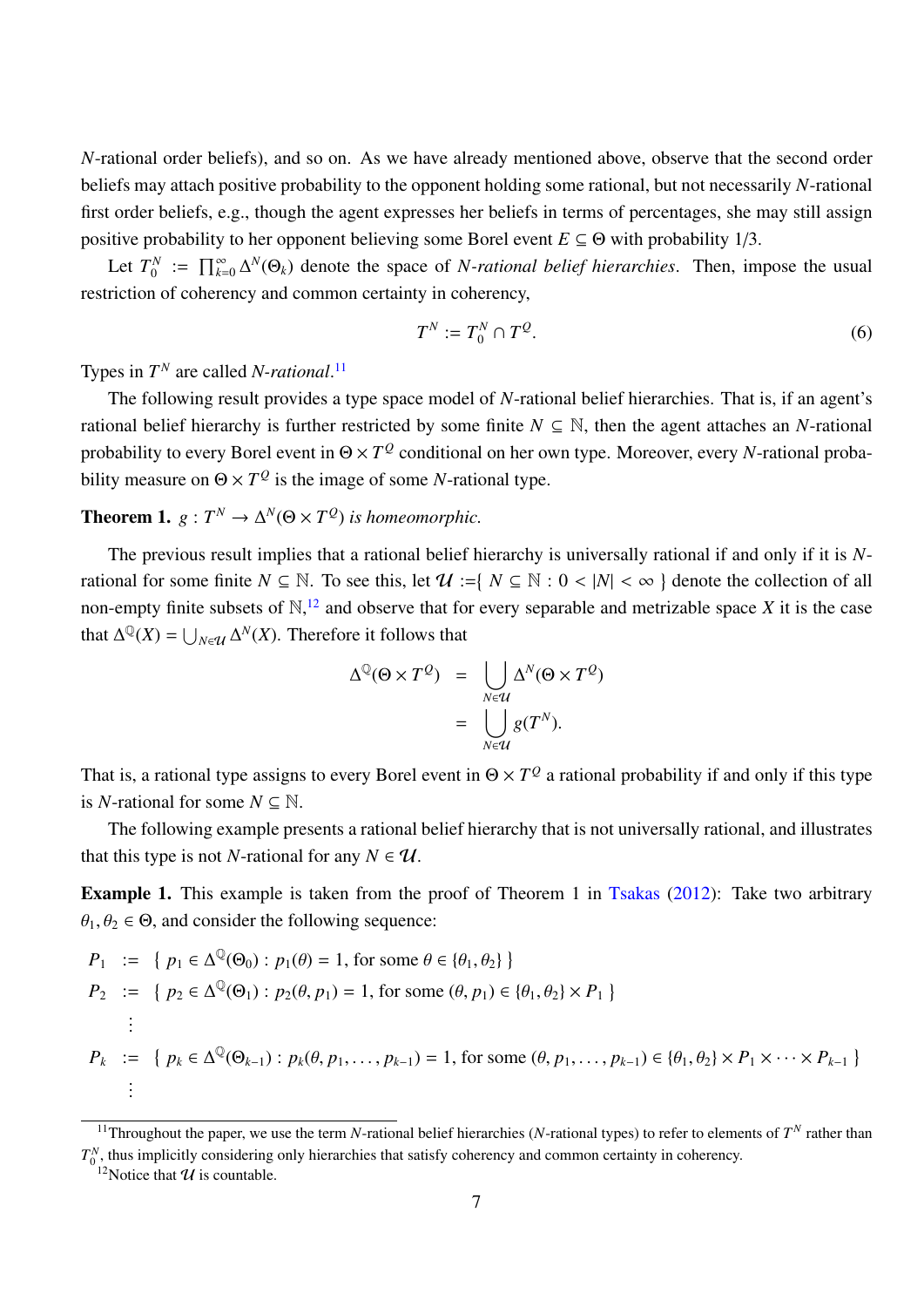Let  $T_p$  be the set of types  $(p_1, p_2, \dots) \in \prod_{k>0} P_k$  that satisfy coherency and common certainty in coherency. Observe that  $T_p$  has the same cardinality as  $\{0, 1\}^{\mathbb{N}}$ , implying that it is uncountable. Now, consider a belief hierarchy  $(\pi_1, \pi_2, \dots)$  such that  $\pi_k$  is uniformly distributed over  $\Theta \times \text{proj}_{P_1 \times \dots \times P_{k-1}} T_p$  for every  $k > 0$ . Notice that  $(\pi_1, \pi_2, ...)$  satisfies coherency and common certainty in coherency. Moreover, by construction  $(\pi_1, \pi_2, \dots) \in T^{\mathcal{Q}}$ , and therefore  $g(\pi_1, \pi_2, \dots) \in \Delta(\Theta \times T^{\mathcal{Q}})$ . However, observe that  $g(\pi_1, \pi_2, \dots)$  has an infinite support, and therefore by Proposition 1,  $g(\pi_1, \pi_2, ...) \notin \Delta^{\mathbb{Q}}(\Theta \times T^{\mathcal{Q}})$ , implying that  $(\pi_1, \pi_2, ...)$  is not universally rational.

Now, notice that  $(\pi_1, \pi_2, ...)$  is not *N*-rational for any finite *N*, since  $\pi_1 \in \Delta^{\{1\}}(\Theta_0)$ ,  $\pi_2 \in \Delta^{\{2\}}(\Theta_1)$ ,  $\pi_3 \in \Delta^{\{4\}}(\Theta_2)$ , and so on. In fact, at every order of beliefs the agent uses a denominator that has not been used in lower order beliefs. Hence, there is no finite  $N \subseteq \mathbb{N}$  such that  $\pi_k \in \Delta^N(\Theta_{k-1})$  for all  $k > 0$ .

### Appendix A. Proofs

*Proof of Proposition* 3. It suffices to show that an arbitrary convergent sequence  $\{\mu_k\}$  of elements of  $\Delta^N(X)$ has its limit in  $\Delta^N(X)$ , i.e., if  $\mu_k \stackrel{w^*}{\to} \mu$ , then  $\mu \in \Delta^N(X)$ . Let  $\bar{n} := \max_{n \in \mathbb{N}} n$ . Let also  $d : X \times X \to \mathbb{R}$  be a metric compatible with the topology on *X*, and for every  $x \in X$  and  $\delta > 0$ , define an open neighborhood of *x* as  $B(x, \delta) := \{x' \in X : d(x, x') < \delta\}$ . Consider an arbitrary  $x \in X$ , and suppose there is some  $\delta > 0$  such that there are finitely many  $k > 0$  with  $\mu_k(B(x, \delta)) > 0$ . Then, obviously, there are infinitely many  $k > 0$  such that  $\mu_k(B(x, \delta)) = 0$ , implying that lim inf  $\mu_k(B(x, \delta)) = 0$ . Hence, it follows from  $\mu_k \stackrel{w^*}{\to} \mu$  that  $\mu(B(x, \delta)) \leq \liminf \mu_k(B(x, \delta)) = 0$  (Aliprantis and Border, 1994, Thm. 15.3), implying that  $x \notin \text{supp}(\mu)$ . If, on the other hand, for every  $\delta > 0$  there are infinitely many  $k > 0$  such that  $\mu_k(B(x, \delta)) >$ 0, it follows from  $\mu_k \in \Delta^N(X)$  that there are infinitely many  $k > 0$  such that  $\mu_k(\overline{B(x,\delta)}) \ge 1/\overline{n}$ , where  $\overline{B(x,\delta)} := \{x' \in X : d(x,x') \leq \delta\}$  is the closure of  $B(x,\delta)$ . Therefore,  $\mu(\overline{B(x,\delta)}) \geq \limsup \mu_k(\overline{B(x,\delta)}) \geq 1/\overline{n}$ (Aliprantis and Border, 1994, Thm. 15.3). Now, consider a sequence of positive reals  $\{\delta_n\}$  with  $\delta_n \downarrow 0$ , which induces a sequence of Borel events  $\{\overline{B(x, \delta_n)}\}$  such that  $\limsup_{n>0} \overline{B(x, \delta_n)} = \{x\}$ . Then, it follows from  $\mu(\limsup_{n>0} \overline{B(x, \delta_n)}) \ge \limsup_{n>0} \mu(\overline{B(x, \delta_n)}) \ge 1/\overline{N}$  (Billingsley, 1995, Thm. 4.1) that  $\mu({x}) \ge 1/\overline{n}$ . Hence,  $x \in \text{supp}(\mu)$  if and only if  $\mu({x}) \ge 1/\bar{n}$ , implying that  $\text{supp}(\mu)$  is finite. Let  $x \in \text{supp}(\mu)$ . It follows from Aliprantis and Border (1994, Thm. 15.3) that for every  $\delta > 0$ ,

$$
\mu(\overline{B(x,\delta)}) \geq \limsup \mu_k(\overline{B(x,\delta)})
$$
  
\n
$$
\geq \limsup \mu_k(B(x,\delta))
$$
  
\n
$$
\geq \liminf \mu_k(B(x,\delta))
$$
  
\n
$$
\geq \mu(B(x,\delta)).
$$
 (A.1)

Since supp $(\mu)$  is finite, there is some  $\rho > 0$  such that  $x' \notin B(x, \rho)$  for any  $x' \in \text{supp}(\mu) \setminus \{x\}$ , implying that  $\mu(\overline{B(x,\delta)}) = \mu(B(x,\delta)) = \mu(\lbrace x \rbrace)$  for every  $\delta < \rho$ . Hence, it follows from (A.1) that  $\mu(\lbrace x \rbrace) =$  $\lim \mu_k(B(x,\delta))$ . Finally, since the sequence  $\{\mu_k(B(x,\delta))\}$  contains only elements of the finite set  $\mathbb{Q}_N$ , it follows that  $\lim \mu_k(B(x,\delta)) \in \mathbb{Q}_N$ .  $\Box$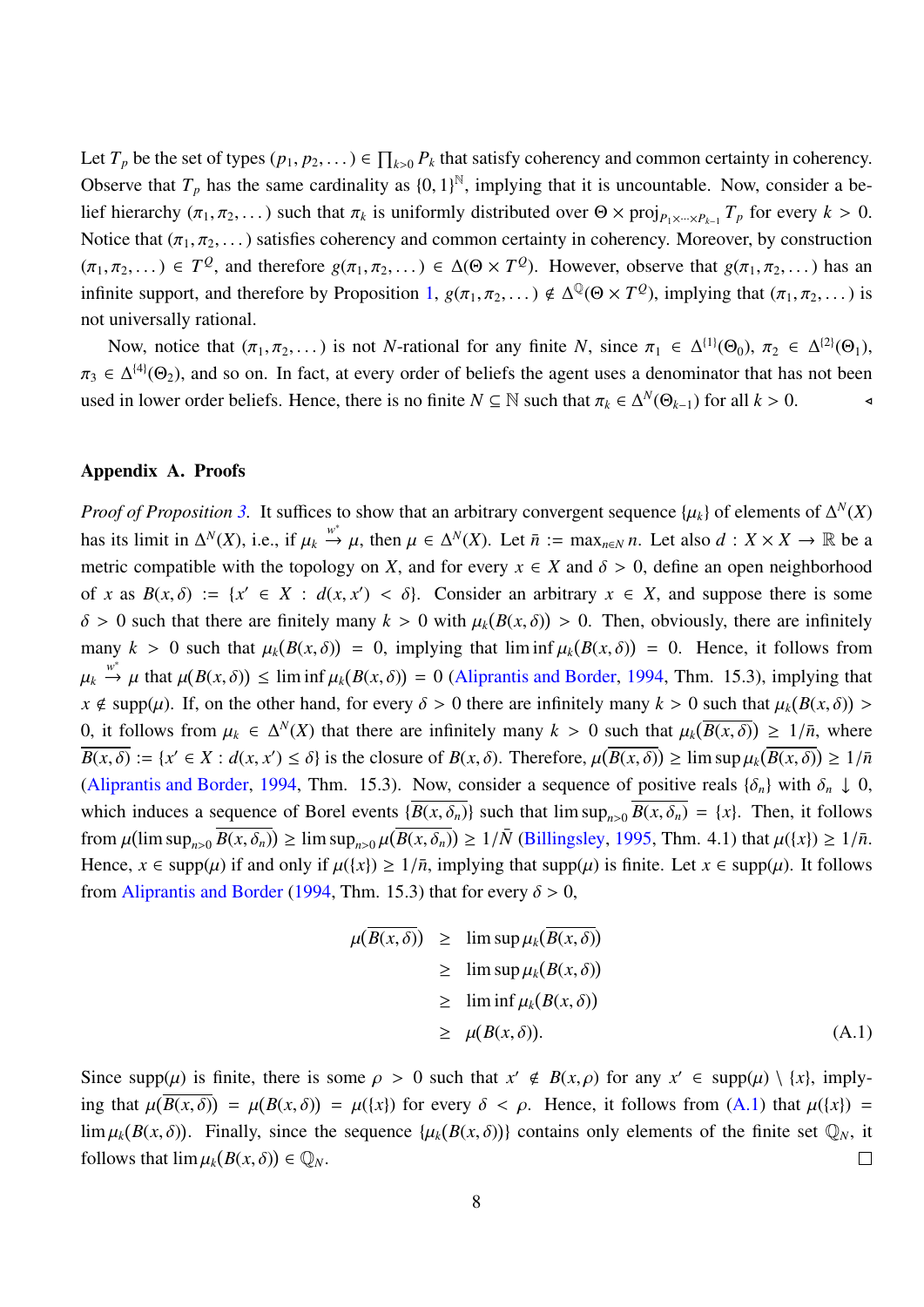*Proof of Theorem 1.* Showing that  $\Delta^N(\Theta \times T^Q) \subseteq g(T^N)$  follows directly by construction. Then, we show that  $g(T^N) \subseteq \Delta^N(\Theta \times T^Q)$ . Consider an arbitrary  $(\pi_1, \pi_2, ...) \in T^N$ . Since  $T^N \subseteq T^Q$ , it follows from Kolmogorov Extension Theorem that there is some  $\pi \in \Delta(\Theta \times T^Q)$  such that  $g(\pi_1, \pi_2, ...) = \pi$ . It suffices to show that  $\pi \in \Delta^N(\Theta \times T^Q)$ . For each  $k \ge 0$ , let  $\mathcal{B}_k$  denote the Borel  $\sigma$ -algebra in  $\Theta_k$ . Since  $\pi$  extends every  $\pi_{k+1}$ , it follows that for every  $B_k \in \mathcal{B}_k$ ,

$$
\pi_{k+1}(B_k) = \pi \Big( B_k \times \prod_{\ell=k}^{\infty} \Delta^{\mathbb{Q}}(\Theta_{\ell}) \Big). \tag{A.2}
$$

Observe that every Borel event  $B \subseteq \Theta \times T^{\mathcal{Q}}$  is also Borel in  $\Theta \times \prod_{k=0}^{\infty} \Delta^{\mathbb{Q}}(\Theta_k)$ , and

$$
B = \bigcap_{k=0}^{\infty} \left( \text{proj}_{\Theta_k} B \times \prod_{\ell=k}^{\infty} \Delta^{\mathbb{Q}}(\Theta_{\ell}) \right). \tag{A.3}
$$

Then, it follows from Billingsley (1995, Thm. 4.1), together with Eq. (A.3), that

$$
\pi(B) = \lim_{k \to \infty} \pi(\text{proj}_{\Theta_k} B \times \prod_{\ell=k}^{\infty} \Delta^{\mathbb{Q}}(\Theta_{\ell})
$$
\n
$$
\stackrel{(A.2)}{=} \lim_{k \to \infty} \pi_{k+1}(\text{proj}_{\Theta_k} B). \tag{A.4}
$$

Since  $(\text{proj}_{\Theta_k} B) \in \mathcal{B}_k$  and  $\pi_{k+1} \in \Delta^N(\Theta_k)$ , it follows that  $\pi_{k+1}(\text{proj}_{\Theta_k} B) \in \mathbb{Q}_N$ . Since  $\{\pi_{k+1}(\text{proj}_{\Theta_k} B)\}_{k>0}$  is a convergent sequence taking finitely many values, it follows that the limit converges to one of these values. Therefore,  $\pi(B) \in \mathbb{Q}_N$ , which proves that  $\pi \in \Delta^N(\Theta \times T^Q)$ . Thus,  $g: T^N \to \Delta^N(\Theta \times T^Q)$  is bijective.

In order to prove that *g* is continuous, consider a sequence  $\{(\pi_1^n, \pi_2^n\})$  $\{n_1^n, \pi_2^n, \dots\}$ <sub>n>0</sub> of elements of  $T^N$  that weakly converges to  $(\pi_1, \pi_2, ...)$  which by Proposition 3 also belongs to  $T^N$ , and let  $\pi^n := g(\pi_1^n)$  $\pi_1^n, \pi_2^n, \ldots$ ) and  $\pi := g(\pi_1, \pi_2, \dots)$ . Then, it suffices to show that the sequence  $\{\pi^n\}_{n>0}$  weakly converges to  $\pi$ . Consider an arbitrary closed set  $B \subseteq \Theta \times T^Q$ , and notice that  $B_k := \text{proj}_{\Theta_k} B$  is closed in  $\Theta_k$ . Hence, it follows from the Portmanteau Theorem (e.g., see Aliprantis and Border, 1994, Thm. 15.3) that

$$
\limsup_{n>0} \pi_{k+1}^n(B_k) \le \pi_{k+1}(B_k)
$$
\n(A.5)

for all  $k \ge 0$ . Observe that for every  $k \ge 0$ , it is the case that  $B \subseteq B_k \times \prod_{\ell=k}^{\infty} \Delta^{\mathbb{Q}}(\Theta_{\ell})$ , and therefore we obtain that for every  $k \geq 0$ ,

$$
\limsup_{n>0} \pi^{n}(B) \leq \limsup_{n>0} \pi^{n}(B_{k} \times \prod_{\ell=k}^{\infty} \Delta^{\mathbb{Q}}(\Theta_{\ell}))
$$
  
= 
$$
\limsup_{n>0} \pi^{n}_{k+1}(B_{k})
$$
  

$$
\leq \pi_{k+1}(B_{k}).
$$

Since the latter is true for every  $k \geq 0$ , it follows that

$$
\limsup_{n>0} \pi^{n}(B) \leq \lim_{k \to \infty} \pi_{k+1}(B_k)
$$
  

$$
\stackrel{(A.4)}{=} \pi(B).
$$